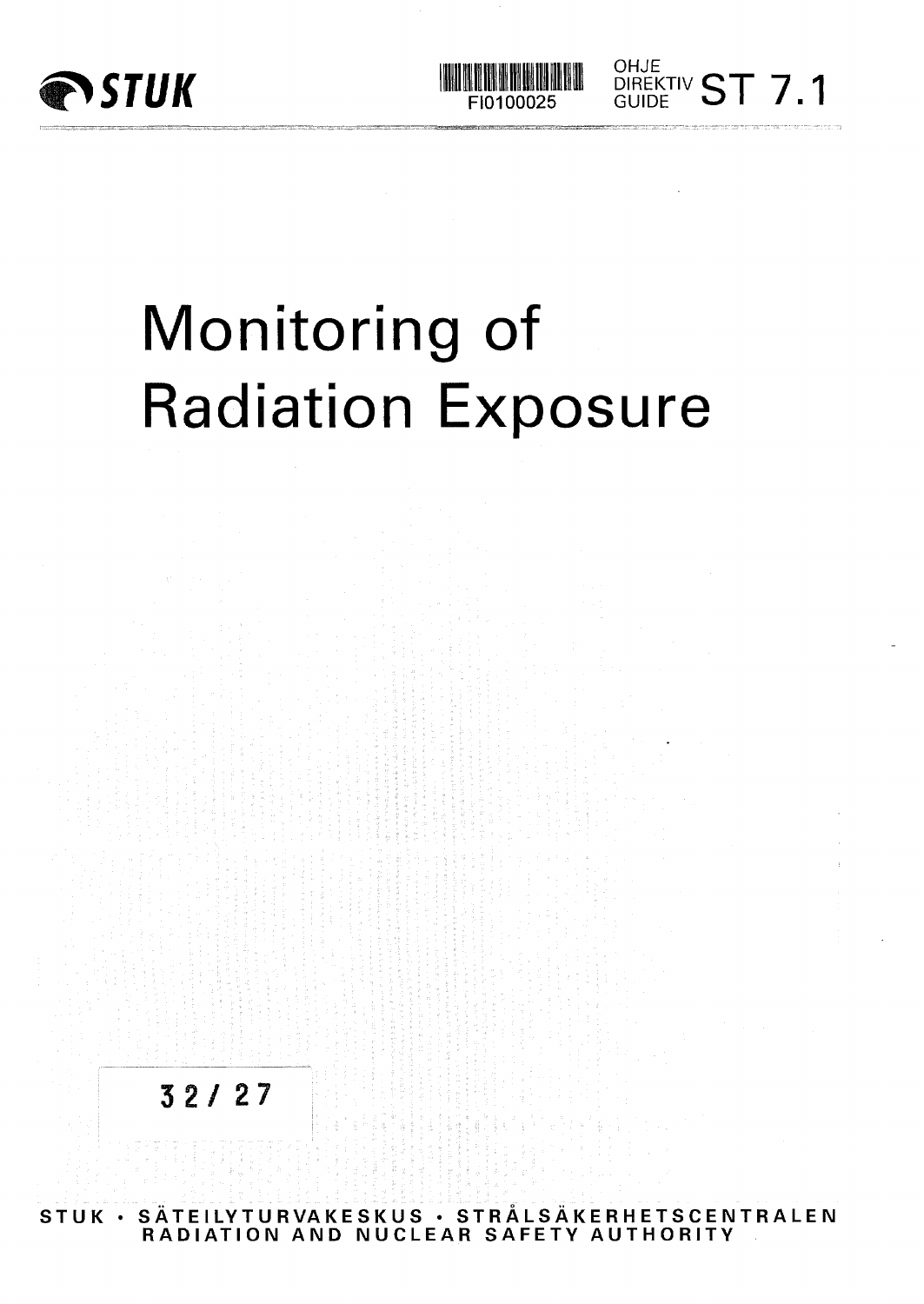

**ASTUK** 25 February 2000 ST 7.1 FI0100025

## Monitoring of Radiation Exposure

|            | General                                                   | 3      |
|------------|-----------------------------------------------------------|--------|
| 2          | <b>Definitions and Concepts</b>                           | 3      |
| 3          | <b>General Requirements</b>                               | 3      |
| 3.1<br>3.2 | Individual Monitoring<br>Monitoring of Working Conditions | 4<br>4 |
| 4          | Need for Monitoring                                       | 5      |
| 4.1<br>4.2 | <b>External Radiation</b><br>Internal Radiation           | 5<br>6 |
| 5          | <b>Practical Measures</b>                                 | 6      |
| 5.1<br>5.2 | <b>External Radiation</b><br>Internal Radiation           | 6<br>8 |
| 6          | <b>Effective Dose and Equivalent Dose</b>                 | 8      |
| 7          | <b>Approval of Dosimetric Service</b>                     | 9      |
| 8          | Working Abroad                                            | 9      |
| 9          | Bibliography                                              | 9      |

This Guide is valid as of 1 May 2000 until further notice. It replaces ST Guide 1.6 "Monitoring of Radiation Exposure and Registration of Doses", issued on 10 October 1995.

Helsinki 2001 Oy Edita Ab ISBN 951-712-432-5 ISSN 1456-8160

#### **STU K • SATEILYTURVAKESKU S • STRALSAKERHETSCENTRALE N RADIATIO N AN D NUCLEA R SAFET Y AUTHORIT Y**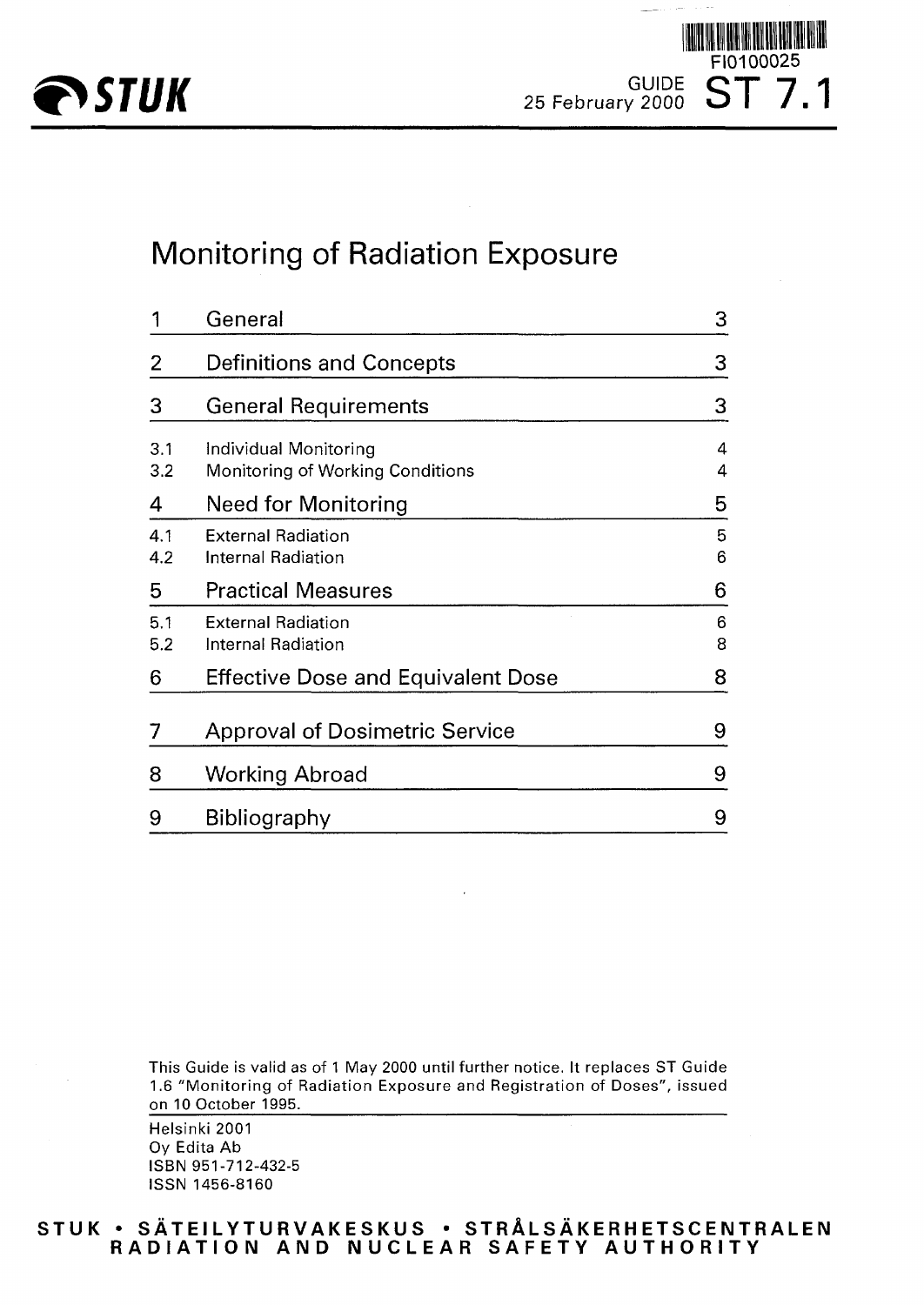## Authorisation

Under section 70, paragraph 2, of the Radiation Act (592/1991), STUK - Radiation and Nuclear Safety Authority (Finland) issues general instructions, known as Radiation Safety Guides (ST Guides), concerning the use of radiation and operations involving radiation.

The Radiation Act stipulates that the party running a radiation practice is responsible for the safety of the operations. The responsible party is obliged to ensure that the level of safety specified in the ST Guides is attained and maintained.

Translation. Original text in Finnish.

This Guide includes the requirements relating to the implementation of Council Directive 96/29/Euratom; OJ No. L 159, 29.6.1996, p. 1.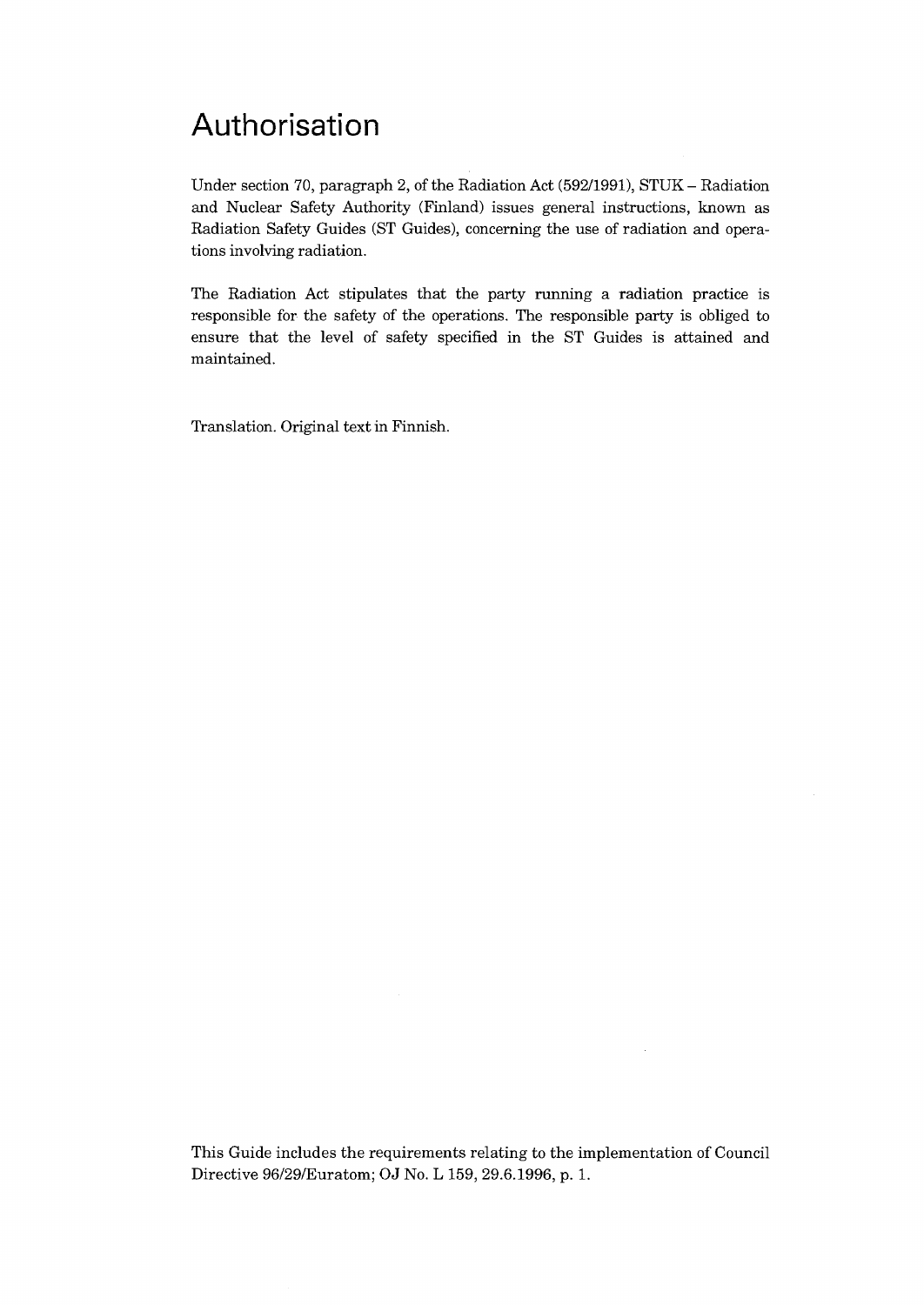#### 1 General

Chapter 9 of the Radiation Act (592/1991, amendment 1142/1998) prescribes the responsibilities of the party running a radiation practise (hereafter the responsible party) to organise radiation protection for occupationally exposed workers. Chapter 3 of the Radiation Decree (1512/1991, amendment 1143/1998) specifies in more detail the procedures relating to the monitoring of radiation exposure. In accordance with section 32 of the Act, more specific requirements and guidelines for carrying out the monitoring of radiation exposure are provided by the Radiation and Nuclear Safety Authority (STUK).

This Guide specifies the requirements for the monitoring of radiation exposure in instances where radiation is used. In addition to workers, this Guide covers students, apprentices and visitors. This Guide shall also apply to exposure from natural radiation, as defined in section 46 of the Radiation Act and section 28 of the Radiation Decree. The monitoring of radiation exposure in nuclear power plants is dealt with in YVL Guide 7.10 and 7.11.

This Guide defines the concepts relevant to the monitoring of radiation exposure and provides guidelines for determining the necessity of monitoring and subsequently arranging such in different operations. In addition, this Guide specifies the criteria for the approval and regulatory control of the dosimetric service.

## 2 Definitions and **Concepts**

**Radiation work** means work in which the radiation exposure of a worker may exceed one of the dose limits for members of the public prescribed in section 6 of the Radiation Decree. Workers engaged in radiation work shall be classified into category A or B in accordance with section 10 of the Radiation Decree.

**External radiation** means radiation directed to the human body outside the body.

**Internal radiation** means radiation emitted by radioactive substances that have entered the body.

**Monitoring of radiation exposure** means **individual monitoring** and **monitoring of working conditions.**

**Individual monitoring** means the measurement of external radiation, the determination of radioactive substances that have entered the body, and interpretation of the results of measurements to assess the individual dose. In addition, individual monitoring includes the registration of doses that have been assessed.

**Monitoring of working conditions** means the control of the various factors affecting exposure to radiation in the workplace, with the purpose of verifying exposure, preventing unnecessary exposure, or ascertaining the need for individual monitoring. In addition, monitoring of working conditions includes the registration of the results of the measurements.

**Dosimetric service** means a body responsible for

- the calibration and reading of dosemeters and other individual monitoring devices, and for the assessment of doses, or
- the measurement of radioactivity in the human body or in biological samples, and for the assessment of doses,

whose capacity to act in this respect is recognized by STUK.

### 3 General Requirements

The monitoring of radiation exposure shall be organised, to whatever extent is required by the nature and scope of the radiation practice, in such a way that the exposure to radiation of each worker engaged in radiation work can be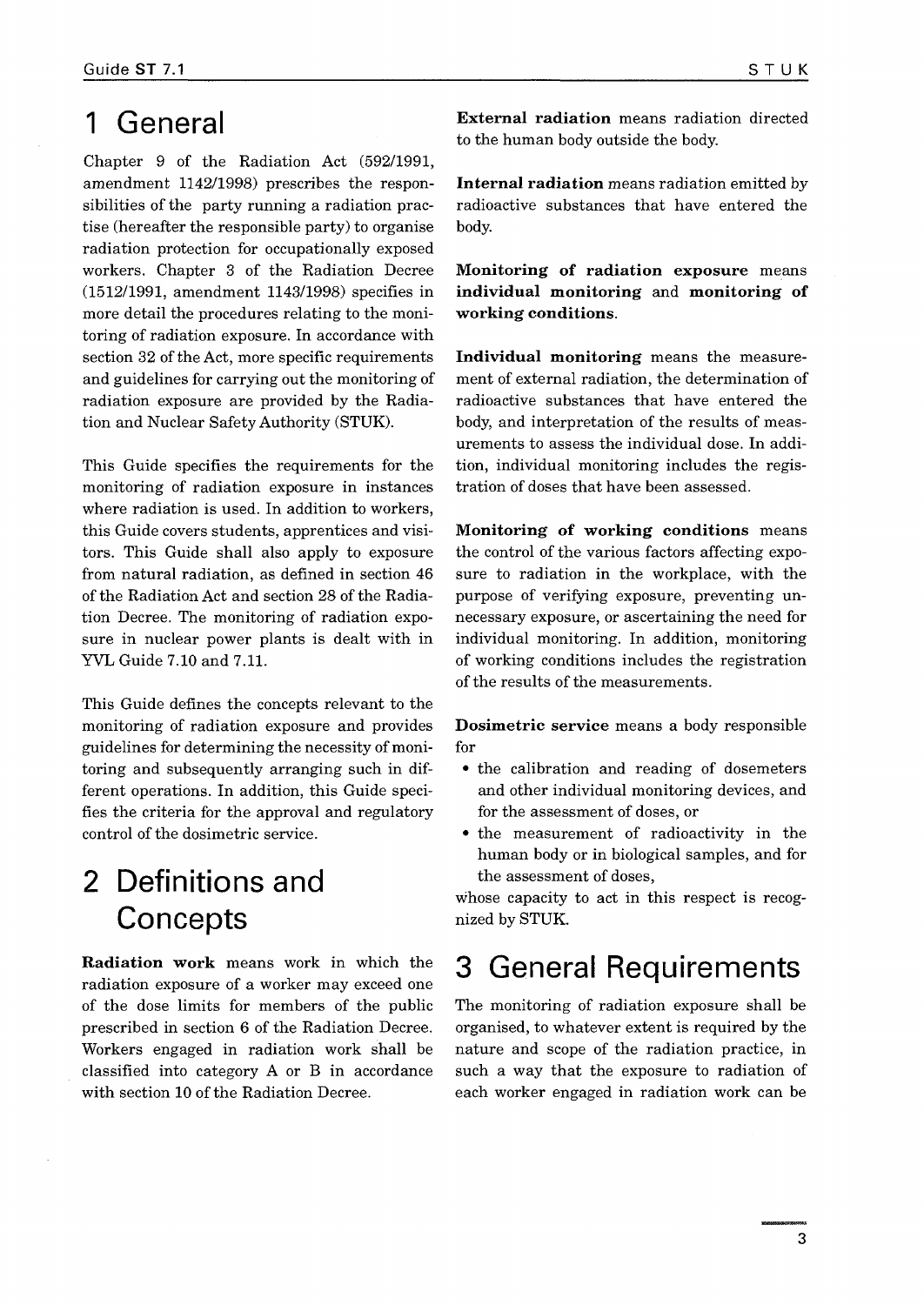determined. The radiation doses received at work and the personal data of workers monitored shall be reported to the Dose Register of STUK as instructed in ST Guide 7.4.

Section 34 and 34 b of the Radiation Act specifies the safekeeping of data on the doses of category A workers. The results of measurements carried out for monitoring working conditions relevant to any individual radiation exposure shall be retained in the same way. Such measurements are e.g. thyroid measurements and skin contamination measurements.

#### 3.1 Individual Monitoring

The purpose of individual monitoring is to determine the radiation dose which each worker has received. Individual monitoring shall be arranged for all category A workers. For category B workers it is appropriate to arrange individual monitoring, if the individual radiation doses repeatedly exceed the dose limits for members of the public prescribed in section 6 of the Radiation Decree. Chapter 4 of this guide contains a list of instances where individual monitoring must be implemented. Individual monitoring shall be based on individual measurements carried out by an approved dosimetric service.

If substantial amounts of radioactive substances may enter the body, an appropriate monitoring system for determining internal contamination shall be arranged. If the work causes skin contamination to such an extent that it cannot be disregarded from the radiation protection point of view, the skin dose shall also be assessed.

If individual dose measurement is not possible e.g. due to malfunctioning of a dosemeter, or if it is suspected that the dose has been assessed incorrectly, the individual dose shall be determined through calculation based on the measurements carried out for monitoring the working conditions or the results of the measurements concerning other workers that have been monitored. The responsible party is responsible for the assessment of the dose.

#### 3.2 Monitoring of Working Conditions

The purpose of monitoring working conditions is to detect changes occurred in the working environment and to assess their impact on radiation exposure. Monitoring of working conditions includes measurements of the dose rate of external radiation, contamination measurements in the workplace, and checking whether the safety devices are working as intended. In addition, the monitoring of working conditions includes the registration of work hours in instances where it is necessary to assess a worker's exposure to radiation and the quantity of exposure.

The monitoring of working conditions is compulsory in all workplaces where radiation work is carried out. The monitoring of working conditions shall be arranged in such a way that a proper classification of workers into category A and B can be ensured. In addition, by means of control measurements it shall be possible to determine individual radiation exposures retrospectively, if a special need arises e.g. due to exceptional exposure. For this reason, it is often appropriate to arrange the monitoring of working conditions also for category B workers based on individual monitoring.

To detect changes occurred in the working environment in places where radiation equipment and sealed sources are used

- the radiation sources shall be properly marked
- the dose rate of external radiation shall be monitored in the vicinity of the radiation sources
- measurements of contamination shall be carried out, whenever necessary, and
- non-changing conditions and operational safety of the radiation sources shall be ensured by monitoring the tightness of sealed sources, adequacy of radiation shieldings, and checking that safeguards and personal protective equipment are serviceable and correctly used.

In the handling of unsealed sources, radioactive substances can enter the body with inhaled air,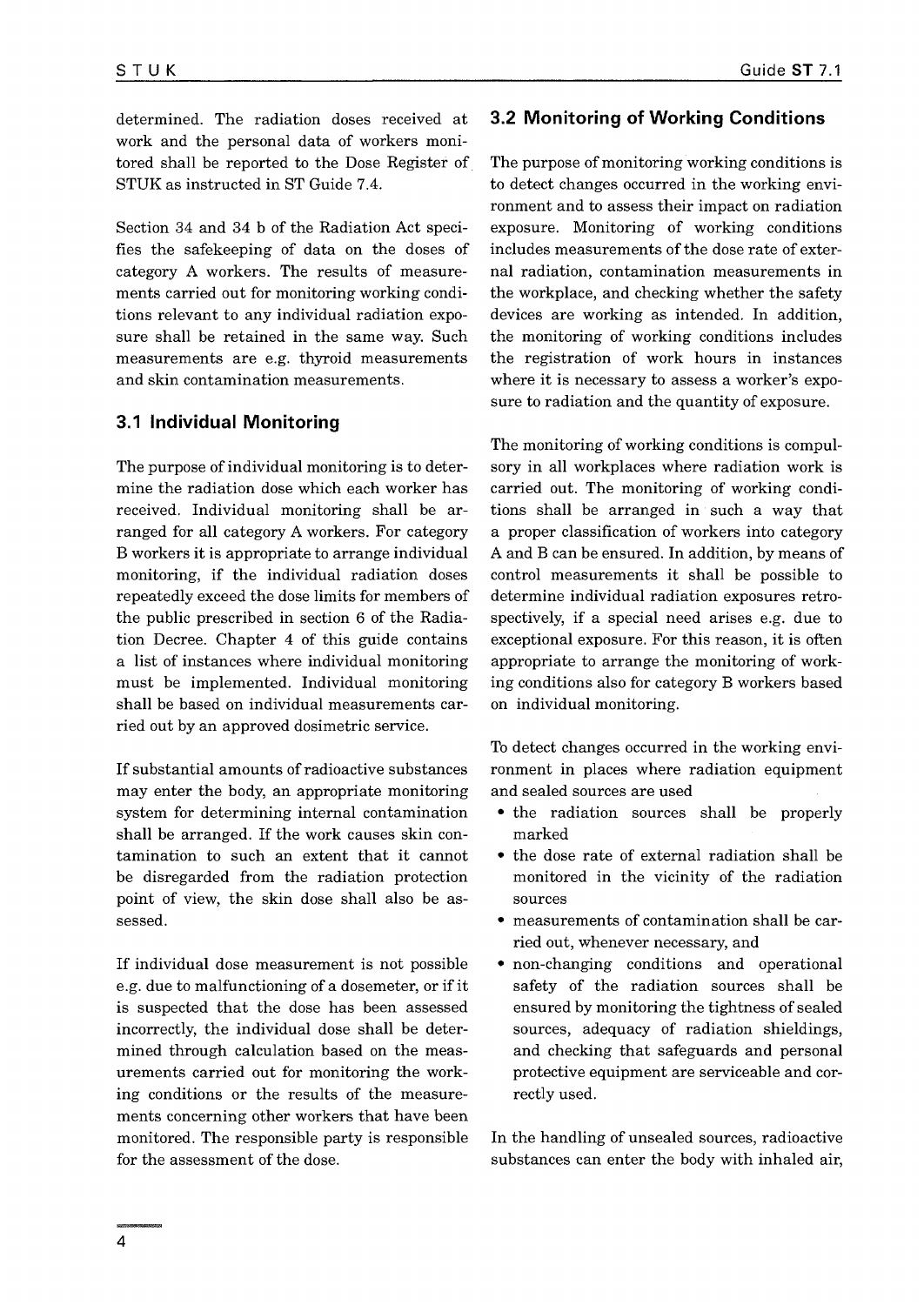through the mouth, wounds or skin. In places where unsealed sources are used, adequate ventilation, proper use of protective devices and proper choice of working methods shall be ensured. If, in addition, contamination in the workplace is regularly measured and the contamination level remains low, it is not necessary, except in certain special cases, to determine radioactive substances in the body.

In places where unsealed sources are used, contamination shall be monitored by regular measurements to ascertain the need for monitoring radiation exposure. Targets to be measured include worktops, tools, clothing and skin. ST Guide 6.1 specifies in more detail the action levels and other requirements concerning contamination. If radioactive substances have escaped into the air that is inhaled in such quantities that it is of relevance to radiation exposure, their activity concentrations shall be determined through air sampling. When the inhaled air is suspected to be or found contaminated, and no measurement results are available, the activity concentration shall be calculated from the amount of radioactive substance escaped, taking the volume and air exchange rate in the room into account. During contamination measurements, the contaminating radionuclides shall be determined, if they are otherwise not known. The physical and chemical state of the radionuclides shall also be determined, if it is of relevance to the assessment of the radiation dose.

The following information shall be provided concerning the results of monitoring the working conditions:

- date of the measurements
- external dose rates, including radiation type and energy
- activity of the contaminating radioactive substances in the air and on surfaces, including the type and physical and chemical state of the contaminating substances
- duration of exposure of the workers, if it is required for calculating the doses, or
- a statement that no radiation exposure or contamination was found.

The results shall be stored in such a way that they can, if necessary, also be used for the assessment of individual doses retrospectively.

## 4 Need for Monitoring

#### 4.1 External Radiation

Individual monitorig of occupationally exposed workers is required at least in the following instances:

- 1. medical or veterinary X-ray examination, when a person performing radiography or fluoroscopy works close to the primary beam
- 2. radiotherapy and the performance of quality control measurements on radiotherapy equipment
- 3. radionuclide therapy, unless the handling of the patient is of only short duration or the patient has been treated with radiopharmaceuticals emitting only beta radiation
- 4. the handling of unshielded radioactive substances
- if the activity of radionuclides emitting gamma radiation handled at one time exceeds 100 MBq
- if the activity of radionuclides emitting beta radiation handled at one time exceeds 10 MBq and the maximum energy of the beta radiation is higher than 300 keV
- 5. industrial radiography
- 6. use of diffraction, fluorescence or comparable equipment, if the radiation beam is directed outside the equipment
- 7. installation, repair and servicing of highactivity radiation sources, or radiation sources with a high dose rate, for which a safety license is required
- 8. work on a research reactor, particle accelerator, at a sterilisation plant or other irradiation plant
- 9. other operations with radiation sources, when the individual monitoring is required by the terms of a safety license or other document.

For the monitoring of exposure caused by neutron radiation, a dosemeter suitable for this purpose shall be used. Individual monitoring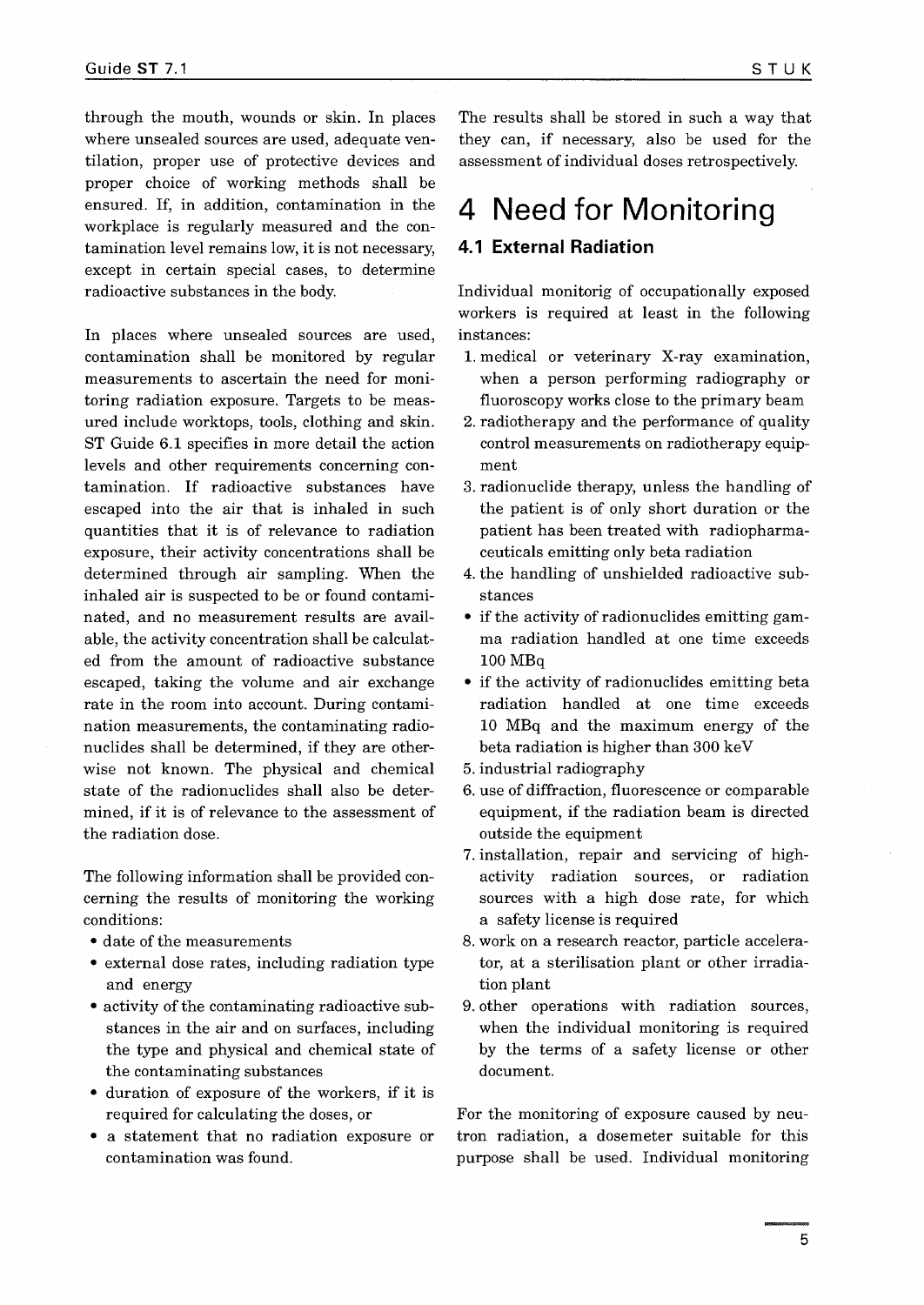shall be arranged if the dose is or can be larger than 2 mSv per year.

Individual monitoring is usually necessary in work involving the installation, testing and servicing of radiation sources for which a safety license is required. In addition, during such work a survey meter showing the dose rate or an alarm dosemeter shall be used. The holder of the safety license shall also organise the monitoring for outside workers carrying out repairs and servicing. However, monitoring is not necessary if the outside worker has a dosemeter of his own.

Individual monitoring is not necessary in the following instances:

- 1. radiography, when the operator of the X-ray equipment is located in a separate control room, which is well shielded and has not been classified as a controlled area (for controlled area, see ST Guide 1.6)
- 2. dental radiography forming part of a dentist's normal work
- 3. work in areas where the radiation equipment or sources are so well shielded that the body or a part of the body cannot be exposed to the primary beam or radiation in any other way. These are e.g. industrial radiometric equipment.
- 4. if radionuclides emitting only beta radiation with a maximum energy of 300 keV or lower are used.

The operational quantity to be used in individual monitoring is personal dose equivalent  $H<sub>n</sub>(10)$  for penetrating photon radiation (deep dose) and  $H<sub>0</sub>(0,07)$  for soft photon radiation and beta radiation (surface dose). For additional information on the quantities, see ST Guide 7.2.

#### 4.2 Internal Radiation

The need for monitoring exposure caused by internal radiation depends on the working conditions, type of work, and the activity of the handled substance and the physical and chemical characteristics of the radionuclide to be handled. The necessity of monitoring shall be clarified when there is a risk of radioactive substances entering the body or skin contamination.

The need for individual monitoring shall be clarified on the basis of measurements carried out for the monitoring of working conditions by assessing the internal doses as laid down in ST Guide 7.3.

Individual monitoring shall be organised when

- working in a laboratory of type A
- handling radioactive substances in an easily volatile or dusty form and in such quantities that it is of relevance to radiation exposure
- handling iodine isotopes in such quantities that it is of relevance to radiation exposure (especially <sup>131</sup>1,<sup>125</sup>1,<sup>123</sup>I)
- working in rooms where radionuclides or radiopharmaceuticals are produced
- monitoring is required according to the terms of a safety license or other document.

A dose caused by internal radiation can be assessed by measuring the amount of radioactive substances in the body directly from the body or part of the body or through excretion analyses. If activity concentration in the air is used as the basis for the assessment, the dose shall be calculated on the basis of the measurements carried out for the monitoring of working conditions and the time of exposure.

#### 5 Practical Measures 5.1 External Radiation

Individual doses from external radiation are usually determined by thermoluminescence dosemeters *{personal dosemeter).* For category A workers, the length of the monitoring period is usually one month, for others a period not exceeding three months. If a worker has been classified as a category A worker exclusively because of accidental exposure (potential radiation exposure), the length of the monitoring period can be longer than one month. In this case, the worker shall use an electronic dosemeter with continuous read-out suitable for the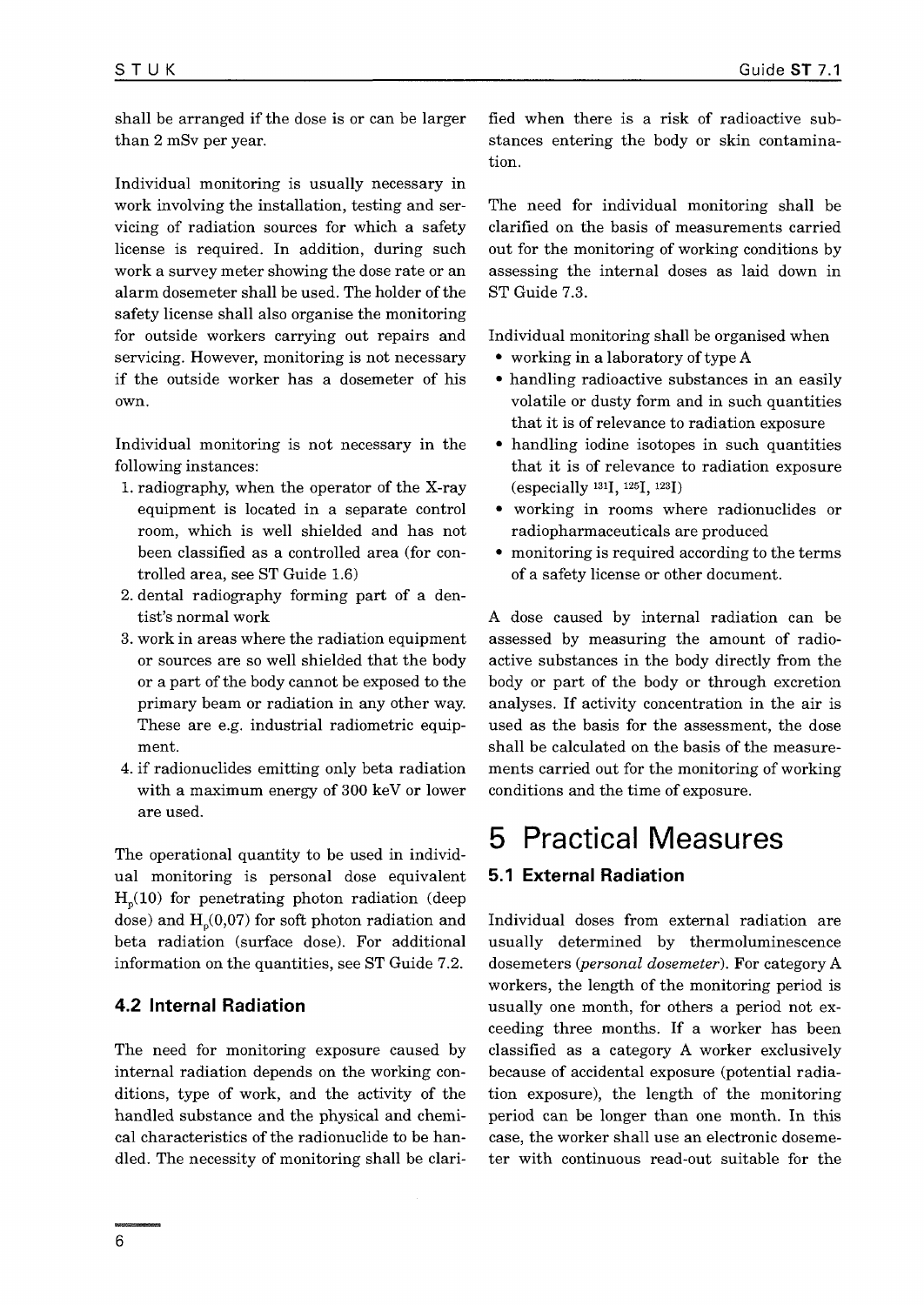purpose or an alarm dosemeter to detect abnormal exposure.

To monitor the dose to a foetus a new monitoring period shall commence immediately once the pregnancy has been declared.

An alarm dosemeter or an alarming survey meter shall be used, in addition to a dosemeter, in industrial radiography and irradiation or comparable plants. Similar alarm devices shall be used in installation, repair and servicing work if the nature of the work imposes a risk of the body being exposed to the primary beam.

If there is a risk that persons during a visit in a controlled area may receive a dose that exceeds the recording level, radiation exposure of the visitors shall be monitored in a suitable manner. In such cases, it is usually advisable to use a suitable electronic dosemeter with a continuous read-out or a dosemeter that is immediately readable after use. For a group of visitors *it* is also possible to use group dosemeters, the number of which shall be at least two. Doses larger than 0.1 mSv shall be registered and reported to the Dose Register. Visitors and the doses they have received shall be registered.

Outside workers, who work in a controlled area carrying out e.g. research work, studies or installation, repair and servicing work, shall be monitored in the same way as the regular workers.

The doses to a worker's hands may be significant in interventional radiology, in some repair and servicing tasks and when unsealed sources are handled, such as labelling a radiopharmaceutical or injecting it into a patient. Assessment of the doses to hands (fingers) is especially important when new working methods or radioactive substances are taken into use and when the exposure they generate is insufficiently known.

The doses to hands are usually measured by finger dosemeters containing a suitable thermoluminescence material as a radiation detector. Measurement of the doses to fingers is often

difficult and needs to be performed carefully because the dose differs in individual fingers and parts of the fingers. When a hypodermic syringe is used, for example, the measured values may be multiple depending on the measurement point. It is important to place the dosemeter on the part of the finger where the largest dose is most likely to occur.

In jobs where a finger dosemeter is an unreasonable hindrance to the work, it is sufficient if the doses to hands are measured during a typical working month, and the annual dose is estimated from the measurement result. Monitoring of the exposure of hands shall be implemented if the estimated annual dose is 150 mSv (three tenths of the annual dose limit for hands) or larger.

When there is exposure to gamma radiation, the dose to the eyes is estimated from a deep or surface dose measured by a personal dosemeter. When X-radiation is used, the dose to the eyes is estimated from a surface dose measured on a lead rubber apron on the chest. A separate measurement of the dose to the eye is necessary in those special cases where it is not possible to assess the dose to the eye from the dose measured on the apron. In such cases, a dosemeter attached to a headband can be used, for example.

Individual monitoring shall be arranged for a person who regularly assists a patient, e.g. helps to immobilise the patient during an X-ray examination. Because radiation is scattered from the patient, it is important that the dosemeter be worn on the side of the worker's body facing the patient. This practice is also applicable to veterinary X-ray examinations where an animal must be immobilised during the examination.

Part of the body is shielded from radiation when a protective apron or other personal protective devices and clothing are used. Because the dose limit to the eye is usually the first to be exceeded, the dosemeter shall be placed outside the protective apron to make it possible, using the same dosemeter, to estimate the dose to the eye.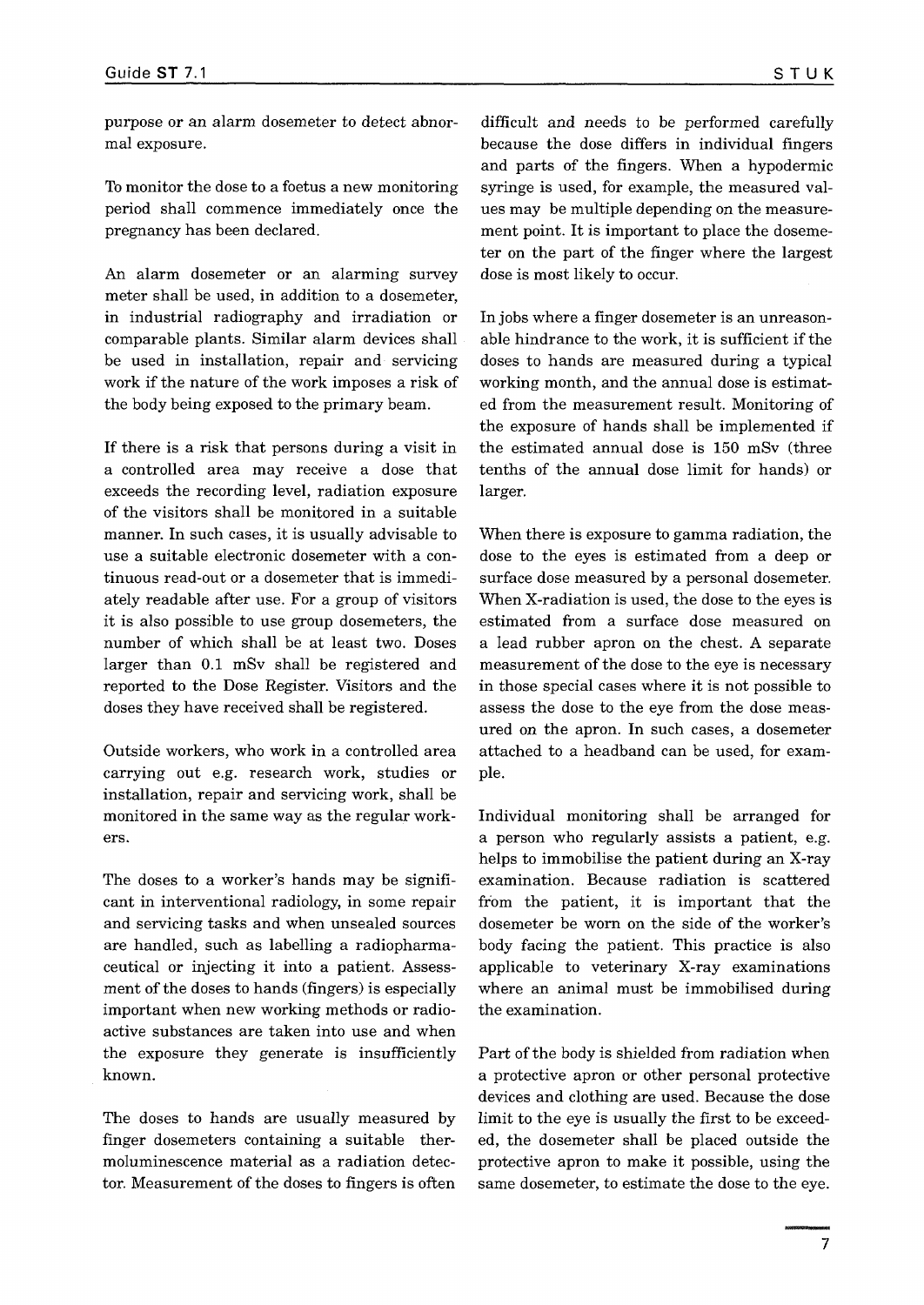In tasks where the exposure is very high (the dosemeter reading exceeds 20 mSv annually), the effective dose shall be determined by an extra dosemeter placed under the protective apron.

The dosemeter shall be placed on the body in such a way that it is not shielded by any part of the body, and such that it is as perpendicular as possible to the direction of the incidence of the radiation. Usually the best point is the chest of the worker, and attached to the work clothes. If it is not necessary to measure beta radiation, the dosemeter can, for practical reasons, be placed in the breast pocket of the work clothes. The front side of the dosemeter should always be facing the incidence of radiation.

When not in use, dosemeters shall be stored in a place where they are not exposed to any radiation except background radiation. The temperature and humidity of the storage place shall not essentially deviate from those of normal room air. Dosemeters shall also be shielded from ultraviolet radiation and intense light.

#### 5.2 Internal Radiation

Radionuclides such as <sup>3</sup>H, <sup>14</sup>C and <sup>35</sup>S, which emit only beta radiation with a maximum energy of 300 keV, practically cause exposure only when they enter the body. Monitoring shall take the form e.g. urine or other excretion analyses. The same applies to the use of radionuclides which emit only alfa radiation.

The activity of gamma emitters in the body can be determined with appropriate equipment such as a whole body counter, gamma camera or other radiation meter suitable for the purpose.

When iodine isotopes are handled in an easily volatile form, the amount of iodine accumulated in the thyroid shall be monitored in order to detect internal contamination. A sufficiently sensitive radiation meter shall be used for the measurements. A suitable monitoring device is, for example, a Nal(TI) detector.

Notable internal contamination can occur during labelling work with radioactive iodine. If the labelling work is carried out more frequently than once a month, the amount of iodine accumulated in the worker's thyroid shall be measured every two weeks. If the labelling work is carried out less frequently then once a month, the measurement shall be done after each labelling event. It is recommended that the measurement be performed after one day of the labelling work.

A register shall be kept of the results of the measurements. If the activity found in the thyroid is greater than 5 kBq, the results shall be reported to STUK for recording to the Dose Register.

## 6 Effective Dose and Equivalent Dose

Dose limits have been set for effective dose as well as for the equivalent dose to the eyes, skin, hands and feet. These quantities are not measurable with a dosemeter. Calculating the effective dose and equivalent dose is described in ST Guide 7.2. In most cases, a deep dose  $(H_p (10))$ measured by a personal dosemeter can be considered a sufficiently good approximation of the effective dose from external radiation. A surface dose  $(H_n (0.07))$  measured by a personal dosemeter can, correspondingly, be regarded as a good approximation of the equivalent dose to the skin and to the eye. The effective dose from internal radiation shall be assessed by using the dose conversion factors specified in ST Guide 7.3.

If a deep dose measured is noticeably large (approaching the annual dose limit or exceeding it), this shall be reported to STUK, and the effective dose shall be calculated separately and to an accuracy such that it can be compared with the dose limit.

In X-ray diagnosis, the relationship between a deep dose measured on a lead rubber apron and the effective dose depends on the radiation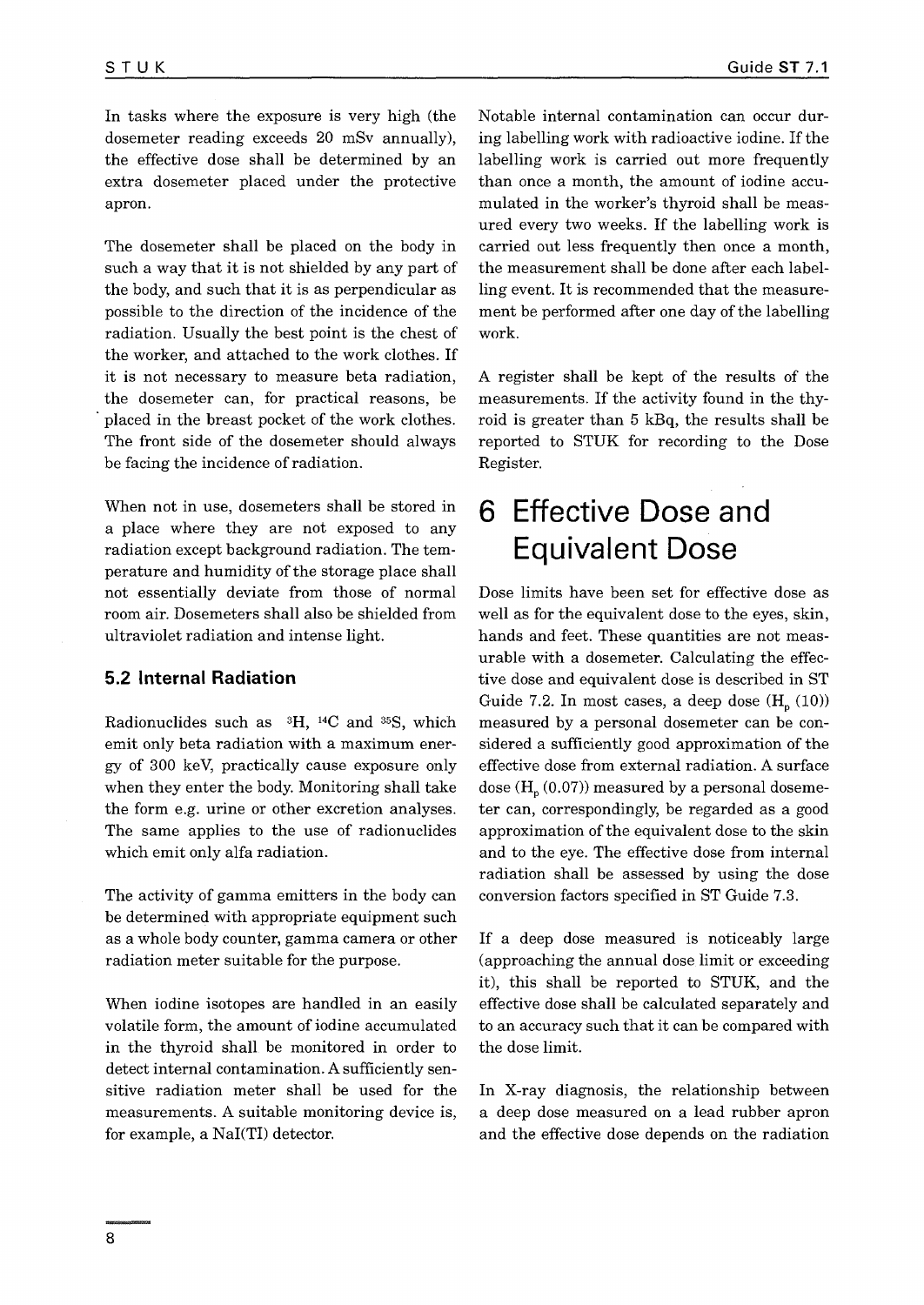type, energy and the direction of incidence of the radiation, as well as the body structure and protective equipment used. Typically, this relationship varies from 10 to 60, i.e. the effective dose is obtained by dividing the measured deep dose by the number 10 to 60.

Correspondingly, the relationship between a deep dose measured under a protective apron and the effective dose varies from 0.6 to 10. The relationship between a deep dose and the effective dose is explained in more detail in ICRP Publication 74 (Conversion Coefficients for use in Radiological Protection against External Radiation).

The relationship between the equivalent dose to the eye and the surface dose measured at chest height depends on the direction of the incidence of the radiation and the radiation energy used. In typical working situations this relationship varies from 0.8 to 1.6.

# 7 Approval of Dosimetric Service

Individual monitoring shall be based on individual measurements carried out by a dosimetric service. The dosimetric service is subject to approval and regulatory control by STUK. A precondition for the approval is that the responsible laboratory is either accredited or it is inspected by STUK. During the inspection STUK will decide, on the basis of documents and, if necessary, tests, whether the dosimetric service meets the general requirements specified below. Detailed requirements are based on report EUR 14852.

Approval and running the service requires that

- the measuring system has been tested or inspected and is suitable for the operations in question
- the training of the operators of the system and the operating organization is adequate for running the service in question
- a quality control programme is in use to verify the reliability of the measurements

• the calibration of the measuring system has been traced to a national or an international metrology laboratory.

The approval is periodical and can be renewed. Running the service requires that the measured doses are reported to the Dose Register in accordance with the instructions provided by STUK.

STUK will occasionally test the operation of the dosimetric service by irradiating dosemeters in the Metrology Laboratory at STUK. The measuring equipment and methods used for the determination of internal radiation exposure will be inspected from case to case.

# 8 Working Abroad

For persons working in an other EU member state, individual monitoring shall be arranged by authorization of the radiation safety authorities in the country concerned. When a person is working in a non-EU country, individual monitoring shall be arranged in accordance with this Guide, if the employer is Finnish. In most cases, a Finnish dosimetric service can then be used. Section 35 of the Radiation Act specifies the reporting of radiation work carried out abroad to the Dose Register.

# 9 Bibliography

- 1 ICRP Publication 57, Radiological Protection of the Worker in Medicine and Dentistry. International Commission on Radiological Protection, Pergamon Press, Oxford 1989.
- 2 ICRP Publication 60, Recommendations of the International Commission on Radiological Protection. International Commission on Radiological Protection, Pergamon Press, Oxford 1990.
- 3 ICRP Publication 68, Dose Coefficients for Intakes of Radionuclides by Workers. International Commission on Radiological Protection, Pergamon Press, Oxford 1994.